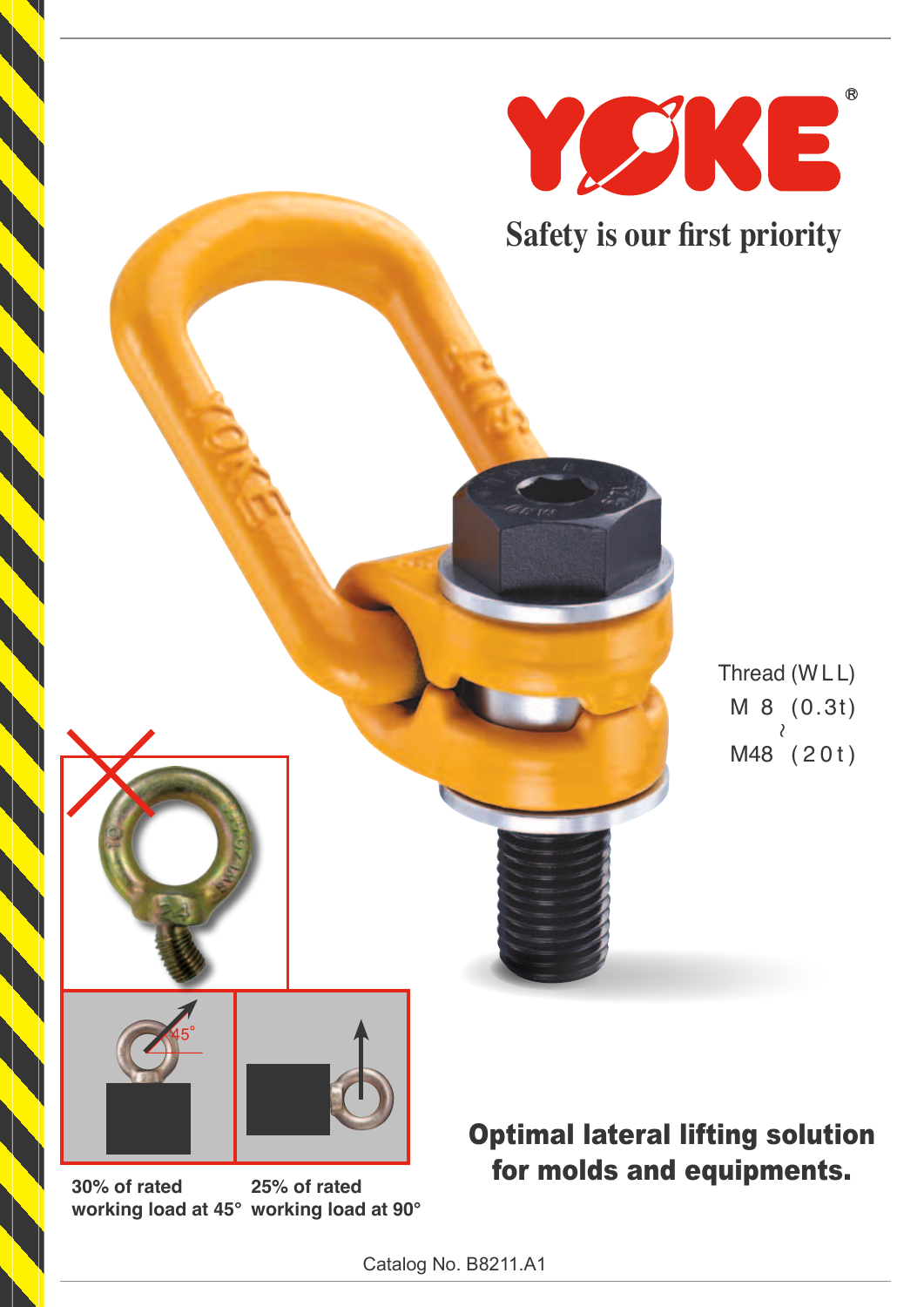

# **YOKE G-100 Lifting Point Working Load Application**

|                  |                 | ò<br>G                | Ò<br>٥<br>G    | G              | ା ତ            | G                      |                | G                         |              |        |                |  |
|------------------|-----------------|-----------------------|----------------|----------------|----------------|------------------------|----------------|---------------------------|--------------|--------|----------------|--|
| number<br>of leg |                 | 1                     | $\overline{2}$ | 1              | $\overline{2}$ | $\overline{2}$         |                | $\overline{2}$<br>$3 - 4$ |              |        | $3 - 4$        |  |
| load direction   |                 | $0^{\circ}$           | $0^{\circ}$    | $90^\circ$     | $90^{\circ}$   | $0-45^\circ$<br>45-60° |                | unsymm.                   | $0-45^\circ$ | 45-60° | unsymm.        |  |
| Item NO.         | <b>Thread</b>   | <b>WLL</b><br>tonnes* |                |                |                |                        |                |                           |              |        |                |  |
| 8-211-003        | M 8             | 0.3                   | 0.6            | 0.3            | 0.6            | 0.42                   | 0.3            | 0.3                       | 0.63         | 0.45   | 0.3            |  |
| 8-211-006        | M <sub>10</sub> | 0.63                  | 1.26           | 0.63           | 1.26           | 0.88                   | 0.63           | 0.63                      | 1.32         | 0.95   | 0.63           |  |
| 8-211-010        | M <sub>12</sub> | 1                     | 2              | 1.             | $\overline{c}$ | 1.4                    | 1              | 1.                        | 2.1          | 1.5    | 1              |  |
| 8-211-012        | M <sub>14</sub> | 1.2                   | 2.4            | 1.2            | 2.4            | 1.7                    | 1.2            | 1.2                       | 2.5          | 1.8    | 1.2            |  |
| 8-211-015        | M16             | 1.5                   | 3              | 1.5            | 3              | 2.1                    | 1.5            | 1.5                       | 3.1          | 2.2    | 1.5            |  |
| 8-211-020        | M18             | $\overline{2}$        | $\overline{4}$ | 2              | 4              | 2.8                    | $\overline{2}$ | $\overline{2}$            | 4.2          | 3      | $\overline{2}$ |  |
| 8-211-025        | M20             | 2.5                   | 5              | 2.5            | 5              | 3.5                    | 2.5            | 2.5                       | 5.2          | 3.7    | 2.5            |  |
| 8-211-040        | M <sub>24</sub> | 4                     | 8              | 4              | 8              | 5.6                    | 4              | 4                         | 8.4          | 6      | 4              |  |
| 8-211-042        | M27             | 4                     | 8              | 4              | 8              | 5.6                    | 4              | 4                         | 8.4          | 6      | $\overline{4}$ |  |
| 8-211-050        | M30             | 5                     | 10             | 5              | 10             | $\overline{7}$         | 5              | 5                         | 10.5         | 7.5    | 5              |  |
| 8-211-070        | M36             | 7                     | 14             | $\overline{7}$ | 14             | 9.8                    | $\overline{7}$ | $\overline{7}$            | 14.7         | 10.5   | $\overline{7}$ |  |
| 8-211-080        | M36             | 8                     | 16             | 8              | 16             | 11.2                   | 8              | 8                         | 16.8         | 12     | 8              |  |
| 8-211-100        | M42             | 10                    | 20             | 10             | 20             | 14                     | 10             | 10                        | 21           | 15     | 10             |  |
| 8-211-150        | M42             | 15                    | 30             | 15             | 30             | 21                     | 15             | 15                        | 31.5         | 22.5   | 15             |  |
| 8-211-200        | M48             | 20                    | 40             | 20             | 40             | 28                     | 20             | 20                        | 42           | 30     | 20             |  |
| $★$ $\beta$ ≤60° |                 |                       |                |                |                |                        |                |                           |              |        |                |  |

### **YOKE G-100 Lifting Point v.s. DIN 580 Eye Bolt**

| <b>Product</b>                           | 8-211-070       | <b>DIN 580</b>  | <b>DIN 580</b> | 8-211-200   | <b>DIN 580</b> | <b>DIN 580</b> |
|------------------------------------------|-----------------|-----------------|----------------|-------------|----------------|----------------|
| <b>Bolt Thread</b>                       | M36             | M42             | M36            | M48         | M72            | M48            |
| <b>WLL</b><br>(In Line)                  | 7t $(4:1)^*$    | 7t(4:1)         | 5.1t(4:1)      | 20t(4:1)    | 21t(4:1)       | 8.6t(4:1)      |
| <b>Breaking Load</b><br>(In Line)        | 28 <sub>t</sub> | 28 <sub>t</sub> | 20.4t          | 80t         | 84t            | 34.4t          |
| <b>Feature: Rotation</b>                 | $360^\circ$     | <b>None</b>     | <b>None</b>    | $360^\circ$ | None           | <b>None</b>    |
| <b>WLL</b><br>(Side Load, 45°)           | 7t(4:1)         | 2.1t(4:1)       | 1.5t(4:1)      | 20t(4:1)    | 6.3t(4:1)      | 2.6t(4:1)      |
| <b>Breaking Load</b><br>(Side Load, 45°) | 28 <sub>t</sub> | 8.4t            | 6.0t           | 80t         | 25.2t          | 10.4t          |
| <b>WLL</b><br>(Side Load, 90°)           | 7t(4:1)         | 1.8t(4:1)       | 1.3t(4:1)      | 20t(4:1)    | 5.3t(4:1)      | 2.2t(4:1)      |
| <b>Breaking Load</b><br>(Side Load, 90°) | 28 <sub>t</sub> | 7.2t            | 5.2t           | 80t         | 21.2t          | 8.8t           |
| Weight                                   | 3.3 kg          | 4.0 kg          | 2.7 kg         | 11.6kg      | 23.3kg         | 6.4kg          |

\* Designed safety factor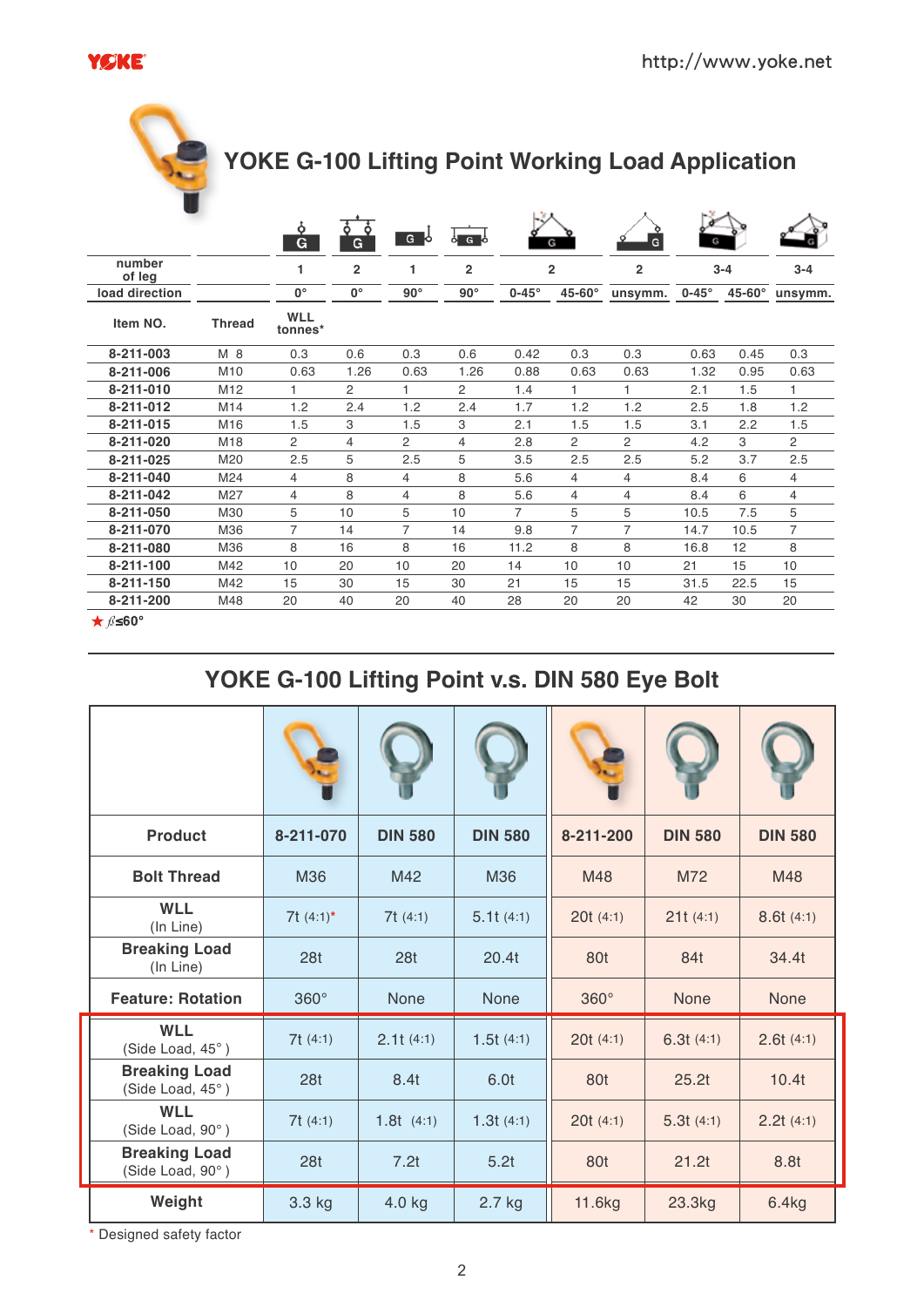



#### **G-100 Lifting Point, Metric Thread, Bolt in Black Finished**

| Item No.  | Working<br><b>Load Limit</b> | Torque<br><u>In</u> | <b>Bolt Size</b>               | Dimensions (mm) |           |                |     |      |     |     |    |           | Repair      | N.W. |
|-----------|------------------------------|---------------------|--------------------------------|-----------------|-----------|----------------|-----|------|-----|-----|----|-----------|-------------|------|
|           | tonnes*                      | Nm                  |                                | B               | <b>EL</b> | $\overline{A}$ | G   | D    | F   | Н   | S  | <b>SW</b> | <b>Kits</b> | Kg   |
| 8-211-003 | 0.3                          | 30                  | M 8 x 1.25 x<br>45             | 35              | 16        | 30             | 55  | 10   | 85  | 35  | 6  | 13        | 8-P211-003  | 0.2  |
| 8-211-006 | 0.63                         | 60                  | $M10 \times 1.50 \times$<br>50 | 35              | 21        | 30             | 55  | 10   | 85  | 36  | 8  | 17        | 8-P211-006  | 0.3  |
| 8-211-010 | 1                            | 100                 | M <sub>12</sub> x 1.75 x<br>60 | 37              | 24        | 33             | 57  | 13.5 | 98  | 44  | 8  | 19        | 8-P211-010  | 0.5  |
| 8-211-012 | 1.2                          | 120                 | M14 x 2.00 x<br>60             | 37              | 24        | 33             | 57  | 13.5 | 98  | 45  | 10 | 22        | 8-P211-012  | 0.5  |
| 8-211-015 | 1.5                          | 150                 | $M16 \times 2.00 \times$<br>65 | 37              | 29        | 33             | 57  | 13.5 | 98  | 46  | 10 | 24        | 8-P211-015  | 0.5  |
| 8-211-020 | 2                            | 200                 | M <sub>18</sub> x 2.00 x 75    | 54              | 31        | 50             | 82  | 16.5 | 140 | 57  | 12 | 30        | 8-P211-020  | 1.3  |
| 8-211-025 | 2.5                          | 250                 | M20 x 2.50 x<br>-80            | 54              | 36        | 50             | 82  | 16.5 | 140 | 57  | 12 | 30        | 8-P211-025  | 1.3  |
| 8-211-040 | 4                            | 400                 | M24 x 3.00 x<br>-85            | 54              | 41        | 50             | 82  | 16.5 | 140 | 59  | 14 | 36        | 8-P211-040  | 1.4  |
| 8-211-042 | 4                            | 400                 | M27 x 3.00 x 110               | 65              | 48        | 60             | 99  | 22.5 | 170 | 79  | 17 | 41        | 8-P211-042  | 2.8  |
| 8-211-050 | 5                            | 500                 | M30 x 3.50 x 115               | 65              | 53        | 60             | 99  | 22.5 | 170 | 81  | 17 | 46        | 8-P211-050  | 3.1  |
| 8-211-070 | 7                            | 700                 | M36 x 4.00 x 125               | 65              | 60        | 60             | 99  | 22.5 | 178 | 88  | 22 | 55        | 8-P211-070  | 3.3  |
| 8-211-080 | 8                            | 800                 | M36 x 4.00 x 140               | 85              | 62        | 77             | 124 | 26.5 | 225 | 101 | 22 | 55        | 8-P211-080  | 5.8  |
| 8-211-100 | 10                           | 1000                | M42 x 4.50 x 150               | 85              | 72        | 77             | 124 | 26.5 | 225 | 104 | 24 | 65        | 8-P211-100  | 6.3  |
| 8-211-150 | 15                           | 1500                | M42 x 4.50 x 160               | 104             | 69        | 95             | 158 | 36   | 261 | 117 | 24 | 64        | 8-P211-150  | 10.9 |
| 8-211-200 | 20                           | 2000                | M48 x 5.00 x 170               | 104             | 79        | 95             | 158 | 36   | 261 | 121 | 27 | 74        | 8-P211-200  | 11.6 |

\*Minimum Ultimate Load is 4 times the Working Load Limit

\*Proof Load is 2.5 times the Working Load Limit



#### For further information, please contact us at info@mail.yoke.net